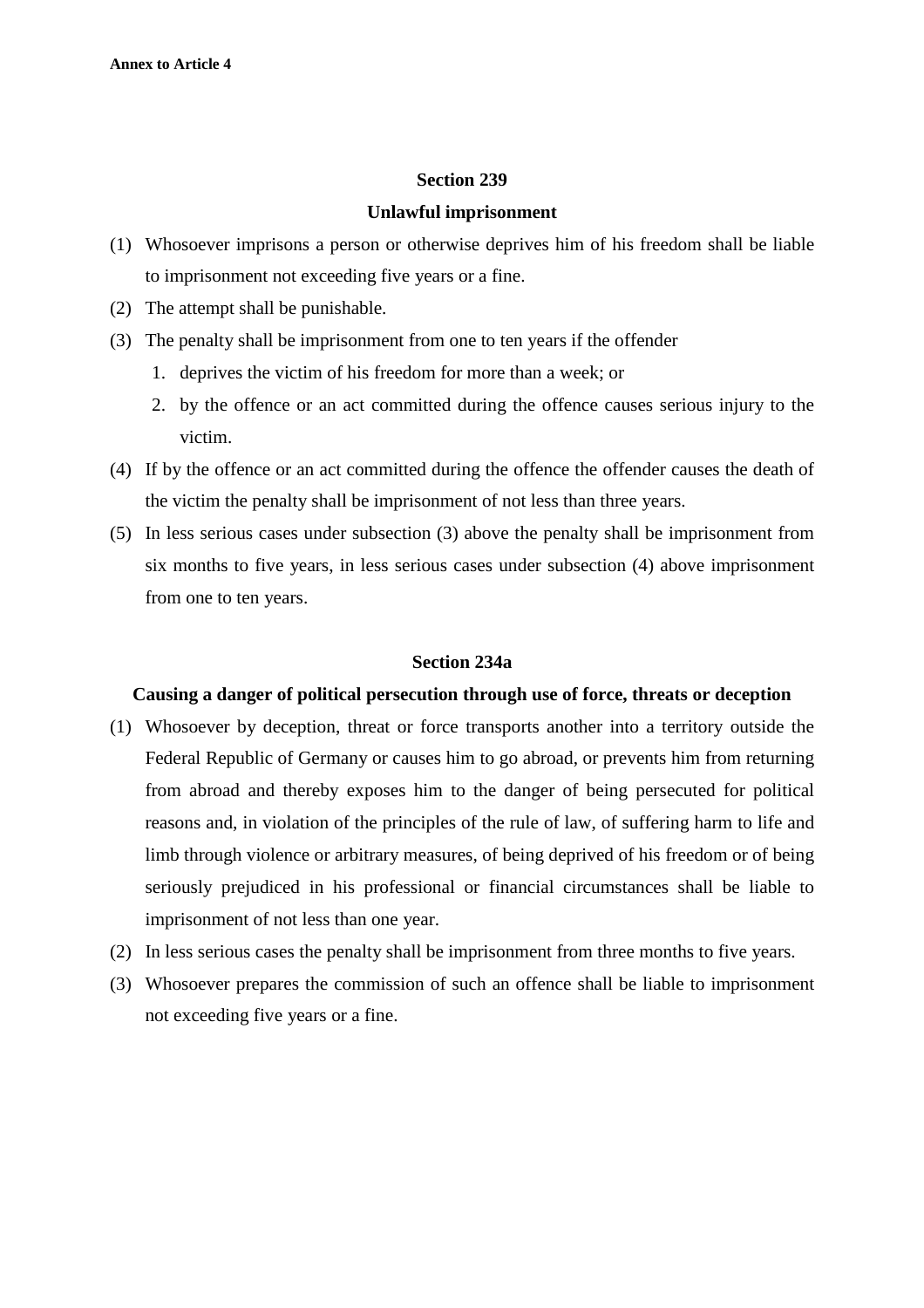# **Abduction of minors from the care of their parents etc**

- (1) Whosoever removes from the custody of one or both of his parents or his guardian or denies them access to
	- 1. a person under eighteen years of age by force, threat of serious harm or deception; or
	- 2. a child, without being a relative,

shall be liable to imprisonment not exceeding five years or a fine.

- (2) Whosoever
	- 1. removes a child from the custody of one or both of his parents or his guardian in order to take him abroad; or
	- 2. denies access to him abroad after having removed him there or the child having gone there,

shall incur the same penalty.

- (3) In cases under subsection (1) No 2 and subsection (2) No 1 above the attempt shall be punishable.
- (4) The penalty shall be imprisonment from one to ten years if the offender
	- 1. by the offence places the victim in danger of death or serious injury or of a substantial impairment of his physical or mental development; or
	- 2. commits the offence for material gain or with the intent of enriching himself or a third person.
- (5) If by the offence the offender causes the death of the victim the penalty shall be imprisonment of not less than three years.
- (6) In less serious cases under subsection (4) above the penalty shall be imprisonment from six months to five years, in less serious cases under subsection (5) above imprisonment from one to ten years.
- (7) The abduction may only be prosecuted upon request in cases under subsections (1) to (3) above unless the prosecuting authority considers propio motu that prosecution is required because of special public interest.

# **Section 223**

### **Causing bodily harm**

- (1) Whosoever physically assaults or damages the health of another person, shall be liable to imprisonment not exceeding five years or a fine.
- (2) The attempt shall be punishable.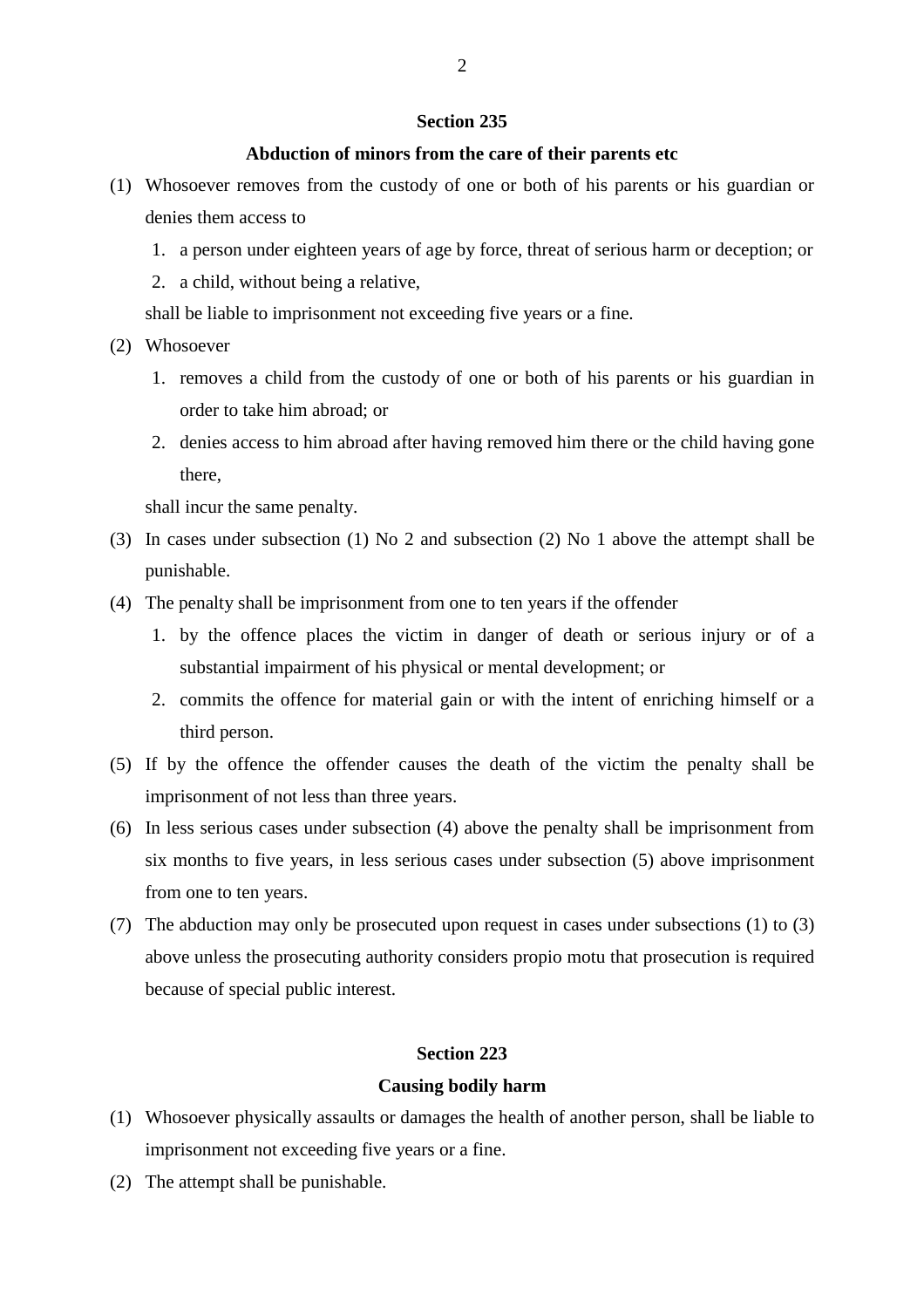## **Causing bodily harm by dangerous means**

- (1) Whosoever causes bodily harm
	- 1. by administering poison or other noxious substances;
	- 2. by using a weapon or other dangerous instrument;
	- 3. by acting by stealth;
	- 4. by acting jointly with another; or
	- 5. by methods that pose a danger to life,

shall be liable to imprisonment from six months to ten years, in less serious cases to imprisonment from three months to five years.

(2) The attempt shall be punishable.

# **Section 225**

## **Abuse of position of trust**

- (1) Whosoever tortures or seriously abuses or by maliciously neglecting his duty of care for a person damages the health of a person under eighteen years of age or a person who is defenceless due to frailty or illness and who
	- 1. is in his care or custody;
	- 2. belongs to his household;
	- 3. has been placed under his control by the person obliged to provide care; or
	- 4. is subordinated to him within a relationship of employment,

shall be liable to imprisonment from six months to ten years.

- (2) The attempt shall be punishable.
- (3) The penalty shall be imprisonment of not less than one year if the offender places the person in danger of
	- 1. death or serious injury; or
	- 2. a substantial impairment of his physical or mental development.
- (4) In less serious cases under subsection (1) above the penalty shall be imprisonment from three months to five years, in less serious cases under subsection (3) above imprisonment from six months to five years.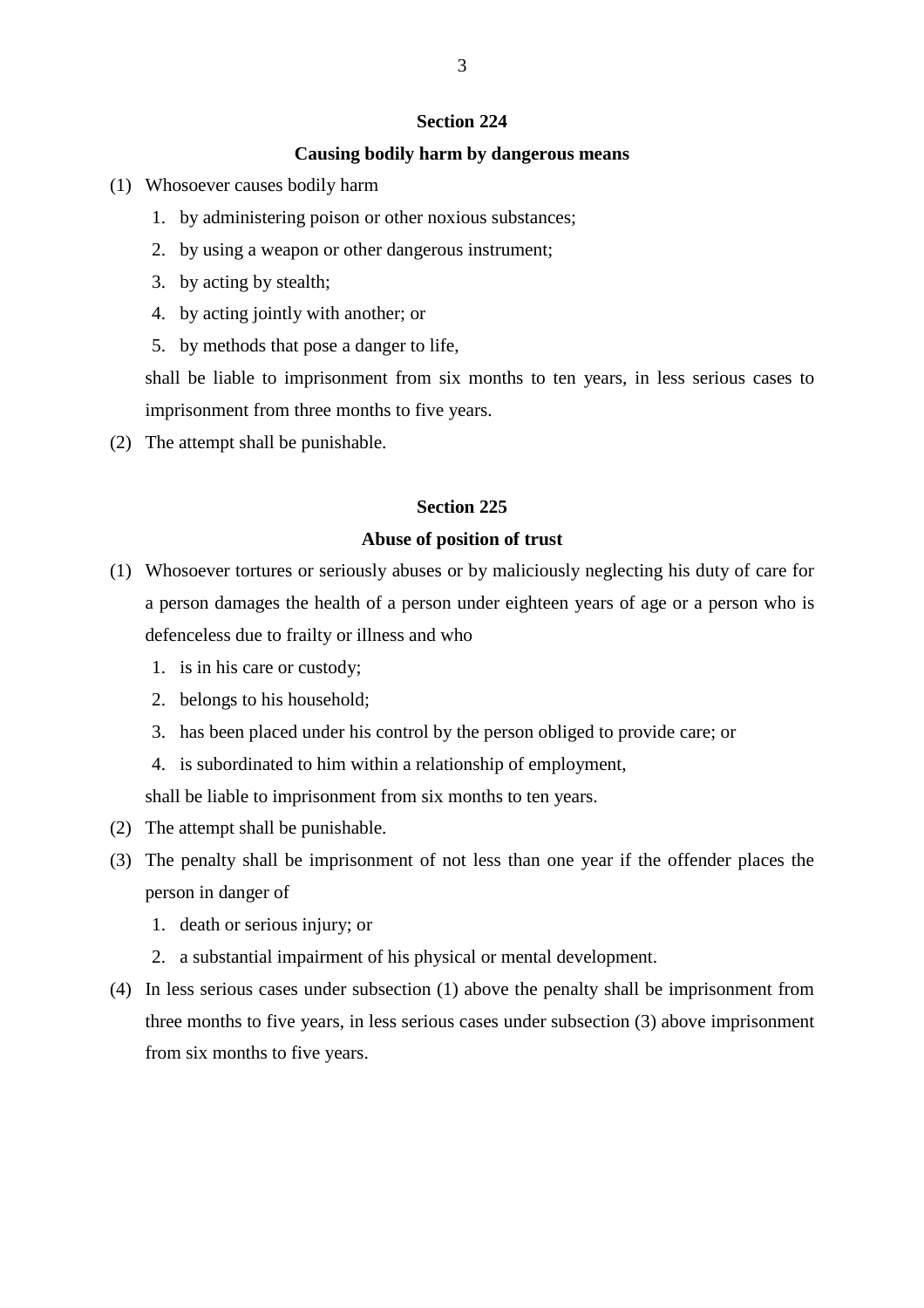# **Causing grievous bodily harm**

- (1) If the injury results in the victim
	- 1. losing his sight in one eye or in both eyes, his hearing, his speech or his ability to procreate;
	- 2. losing or losing permanently the ability to use an important member;
	- 3. being permanently and seriously disfigured or contracting a lingering illness, becoming paralysed, mentally ill or disabled,

the penalty shall be imprisonment from one to ten years.

- (2) If the offender intentionally or knowingly causes one of the results indicated in subsection (1) above the penalty shall be imprisonment of not less than three years.
- (3) In less serious cases under subsection (1) above the penalty shall be imprisonment from six months to five years, in less serious cases under subsection (2) above imprisonment from one to ten years.

# **Section 227**

# **Infliction of bodily harm causing death**

- (1) If the offender causes the death of the victim through the infliction of bodily harm (Sections 223 to 226) the penalty shall be imprisonment of not less than three years.
- (2) In less serious cases the penalty shall be imprisonment from one to ten years.

# **Section 212**

# **Murder**

- (1) Whosoever kills a person without being a murderer under section 211 shall be convicted of murder and be liable to imprisonment of not less than five years.
- (2) In especially serious cases the penalty shall be imprisonment for life.

## **Section 211**

## **Murder under specific aggravating circumstances**

- (1) Whosoever commits murder under the conditions of this provision shall be liable to imprisonment for life.
- (2) A murderer under this provision is any person who kills a person for pleasure, for sexual gratification, out of greed or otherwise base motives, by stealth or cruelly or by means that pose a danger to the public or in order to facilitate or to cover up another offence.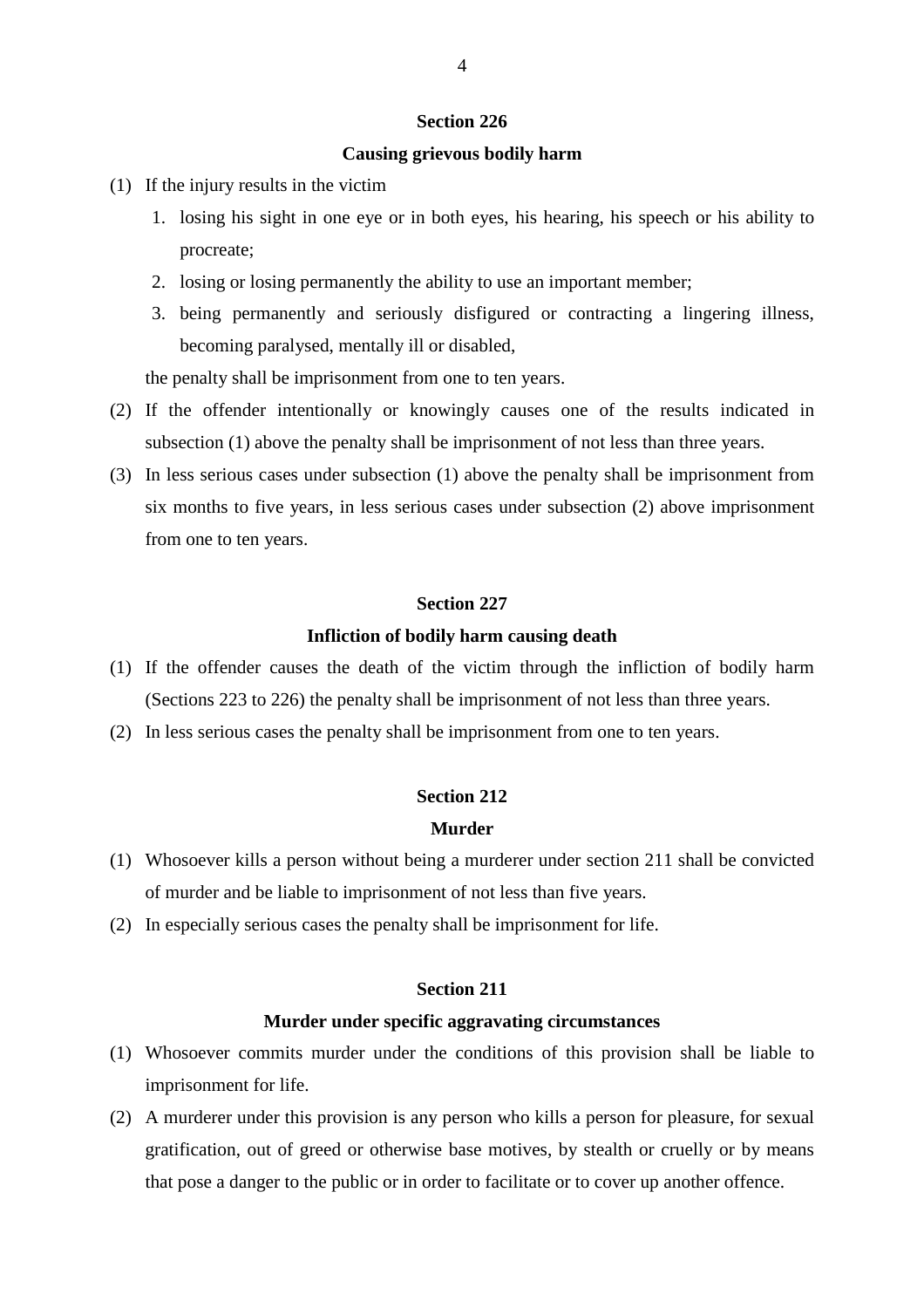## **Abandonment**

- (1) Whosoever
	- 1. places a person in a helpless situation; or
	- 2. abandons a person in a helpless situation although he gives him shelter or is otherwise obliged to care for him, and thereby exposes him to a danger of death or serious injury

shall be liable to imprisonment from three months to five years.

- (2) The penalty shall be imprisonment from one to ten years if the offender
	- 1. commits the offence against his own child or a person entrusted to him for education or care; or
	- 2. through the offence causes serious injury to the victim.
- (3) If the offender causes the death of the victim the penalty shall be imprisonment of not less than three years.
- (4) In less serious cases under subsection (2) above the penalty shall be imprisonment from six months to five years, in less serious cases under subsection (3) above imprisonment from one to ten years.

# **Section 257**

# **Assistance after the fact**

- (1) Whosoever renders assistance to another who has committed an unlawful act, with the intent of securing for him the benefits of that act, shall be liable to imprisonment not exceeding five years or a fine.
- (2) The penalty must not be more severe than that for the act.
- (3) Whosoever is liable as an accomplice to the act shall not be liable for assistance after the fact. This shall not apply to a person who abets another person who did not take part in the act to provide assistance after the fact.
- (4) An offence of assistance after the fact may only be prosecuted upon request, authorisation or a request by the foreign state if the offender could only be prosecuted upon request, authorisation or a request by the foreign state if he had been a principal or secondary participant to the act. Section 248 shall apply mutatis mutandis.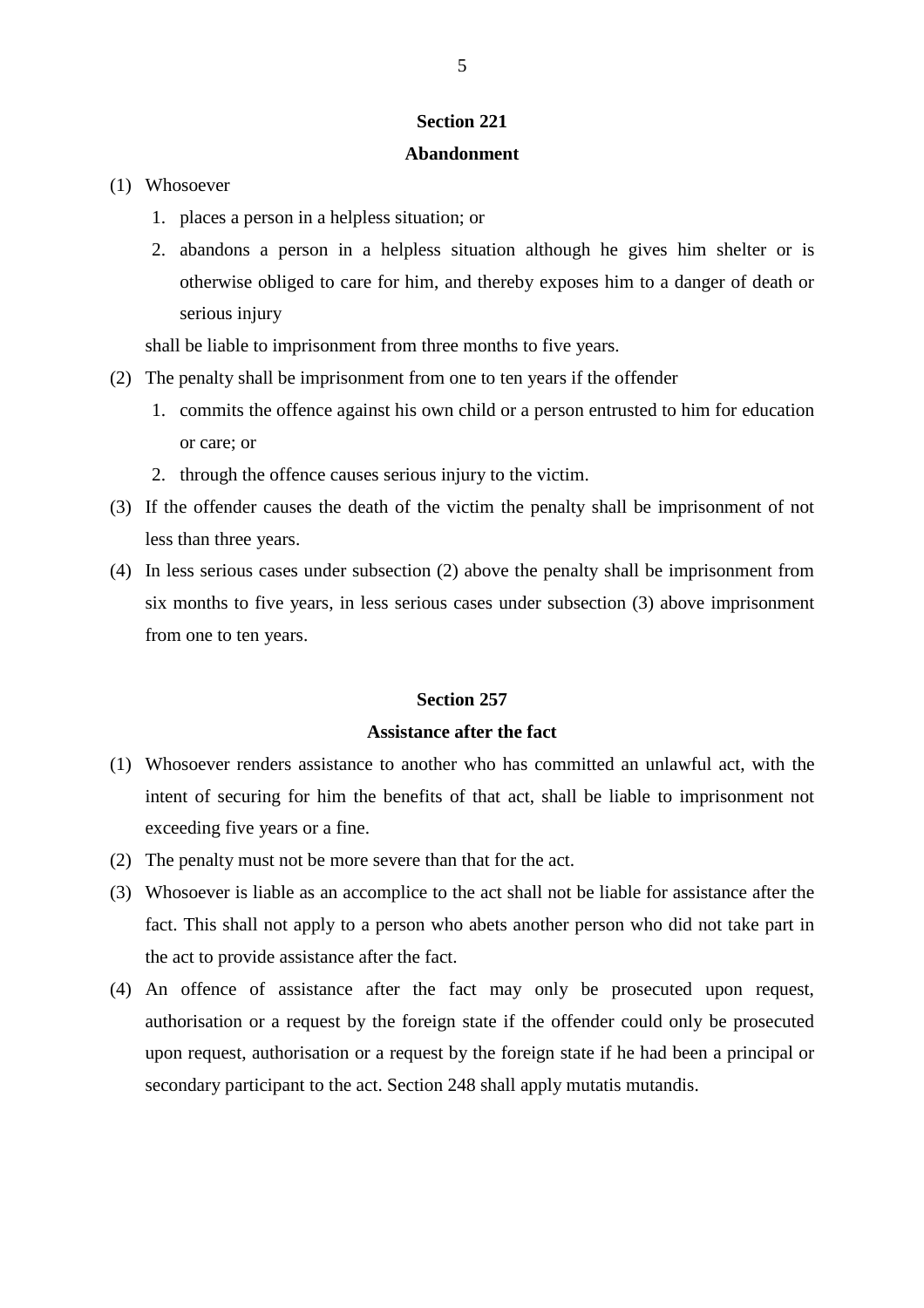## **Assistance in avoiding prosecution or punishment**

- (1) Whosoever intentionally or knowingly obstructs in whole or in part the punishment of another in accordance with the criminal law because of an unlawful act or his being subjected to a measure (section 11(1) No 8) shall be liable to imprisonment not exceeding five years or a fine.
- (2) Whosoever intentionally or knowingly obstructs in whole or in part the enforcement of a sentence or measure imposed on another shall incur the same penalty.
- (3) The penalty must not be more severe than that for the act.
- (4) The attempt shall be punishable.
- (5) Whosoever by the offence simultaneously intends to avoid, in whole or in part, his own punishment or being subjected to a measure or that a sentence or measure imposed on him be enforced shall not be liable under this provision.
- (6) Whosoever commits the offence for the benefit of a relative shall be exempt from liability.

#### **Section 323c**

#### **Omission to effect an easy rescue**

Whosoever does not render assistance during accidents or a common danger or emergency although it is necessary and can be expected of him under the circumstances, particularly if it is possible without substantial danger to himself and without violation of other important duties shall be liable to imprisonment not exceeding one year or a fine.

#### **Section 339**

#### **Perverting the course of justice**

A judge, another public official or an arbitrator who in conducting or deciding a legal matter perverts the course of justice for the benefit or to the detriment of a party shall be liable to imprisonment from one to five years.

# **Section 345**

#### **Enforcing penal sanctions against innocent persons**

(1) Whosoever as a public official involved in the enforcement of a sentence of imprisonment, a custodial measure of rehabilitation and incapacitation or detention by a public authority enforces such a sentence, measure or detention although it may not by